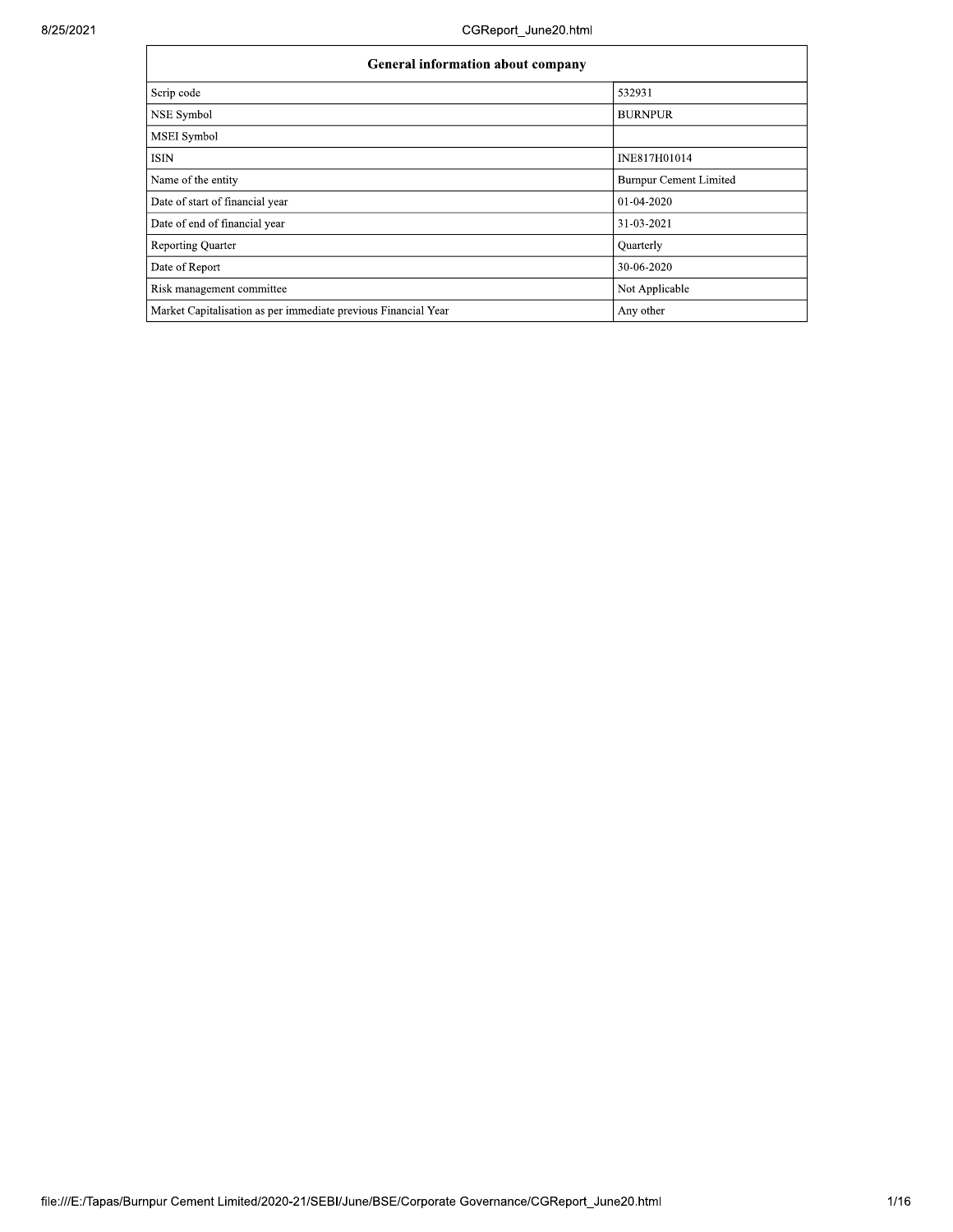## Annexure I

## Annexure I to be submitted by listed entity on quarterly basis

|  |  |  | I. Composition of Board of Directors |
|--|--|--|--------------------------------------|
|  |  |  |                                      |

|           |            |            |                                                       |                               |                               |                          | Disclosure of notes on composition of board of directors explanatory                                 |                                             |                                                          |                            |                      |                                            |                                                                                                                                                |                                                                                                                                                                   |                                                                                                                                                                          |                                                                                                                                                                                                         |           |
|-----------|------------|------------|-------------------------------------------------------|-------------------------------|-------------------------------|--------------------------|------------------------------------------------------------------------------------------------------|---------------------------------------------|----------------------------------------------------------|----------------------------|----------------------|--------------------------------------------|------------------------------------------------------------------------------------------------------------------------------------------------|-------------------------------------------------------------------------------------------------------------------------------------------------------------------|--------------------------------------------------------------------------------------------------------------------------------------------------------------------------|---------------------------------------------------------------------------------------------------------------------------------------------------------------------------------------------------------|-----------|
|           |            |            |                                                       |                               |                               |                          |                                                                                                      |                                             | Wether the listed entity has a Regular Chairperson   Yes |                            |                      |                                            |                                                                                                                                                |                                                                                                                                                                   |                                                                                                                                                                          |                                                                                                                                                                                                         |           |
|           |            |            |                                                       |                               |                               |                          |                                                                                                      |                                             | Whether Chairperson is related to MD or CEO   No         |                            |                      |                                            |                                                                                                                                                |                                                                                                                                                                   |                                                                                                                                                                          |                                                                                                                                                                                                         |           |
| of<br>:or | PAN        | <b>DIN</b> | Category 1<br>of directors                            | Category 2<br>of<br>directors | Category<br>3 of<br>directors | Date<br>of<br>Birth      | Whether<br>special<br>resolution<br>passed?<br>[Refer Reg.<br>$17(1A)$ of<br>Listing<br>Regulations] | Date of<br>passing<br>special<br>resolution | <b>Initial Date</b><br>of<br>appointment                 | Date of Re-<br>appointment | Date of<br>cessation | Tenure<br>of<br>director<br>(in<br>months) | No of<br>Directorship<br>in listed<br>entities<br>including<br>this listed<br>entity (Refer<br>Regulation<br>17A of<br>Listing<br>Regulations) | No of<br>Independent<br>Directorship<br>in listed<br>entities<br>including<br>this listed<br>entity (Refer<br>Regulation<br>$17A(1)$ of<br>Listing<br>Regulations | Number of<br>memberships<br>in Audit/<br>Stakeholder<br>Committee(s)<br>including this<br>listed entity<br>(Refer<br>Regulation<br>$26(1)$ of<br>Listing<br>Regulations) | No of post of<br>Chairperson in<br>Audit/<br>Stakeholder<br>Committee<br>held in listed<br>entities<br>including this<br>listed entity<br>(Refer<br>Regulation<br>$26(1)$ of<br>Listing<br>Regulations) | No<br>pro |
| et        | AKYPT8417A | 06526392   | Executive<br>Director                                 | Not<br>Applicable             |                               | $15 -$<br>$01 -$<br>1991 | <b>NA</b>                                                                                            |                                             | 02-10-2019                                               | 02-10-2019                 |                      | 60                                         |                                                                                                                                                | $\mathbf{0}$                                                                                                                                                      |                                                                                                                                                                          | $\overline{0}$                                                                                                                                                                                          |           |
|           | AQTPP6105G | 07125401   | Executive<br>Director                                 | Not<br>Applicable             |                               | $28 -$<br>$08 -$<br>1970 | <b>NA</b>                                                                                            |                                             | 01-10-2019                                               | 01-10-2019                 |                      | 12                                         |                                                                                                                                                | $\mathbf{0}$                                                                                                                                                      | $\mathbf{0}$                                                                                                                                                             | $\mathbf{0}$                                                                                                                                                                                            |           |
| val       | ADIPA3815G | 07671600   | Non-<br>Executive -<br>Non<br>Independent<br>Director | Not<br>Applicable             |                               | $29-$<br>$08 -$<br>1979  | <b>NA</b>                                                                                            |                                             | 01-10-2019                                               | 01-10-2019                 |                      | 12                                         |                                                                                                                                                | $\mathbf{0}$                                                                                                                                                      |                                                                                                                                                                          | $\mathbf{0}$                                                                                                                                                                                            |           |
|           | ABSPN6609F | 03596331   | Non-<br>Executive -<br>Non<br>Independent<br>Director | Not<br>Applicable             |                               | $07 -$<br>$02 -$<br>1957 | <b>NA</b>                                                                                            |                                             | 01-10-2019                                               | 01-10-2019                 |                      | 12                                         |                                                                                                                                                | 0                                                                                                                                                                 |                                                                                                                                                                          |                                                                                                                                                                                                         |           |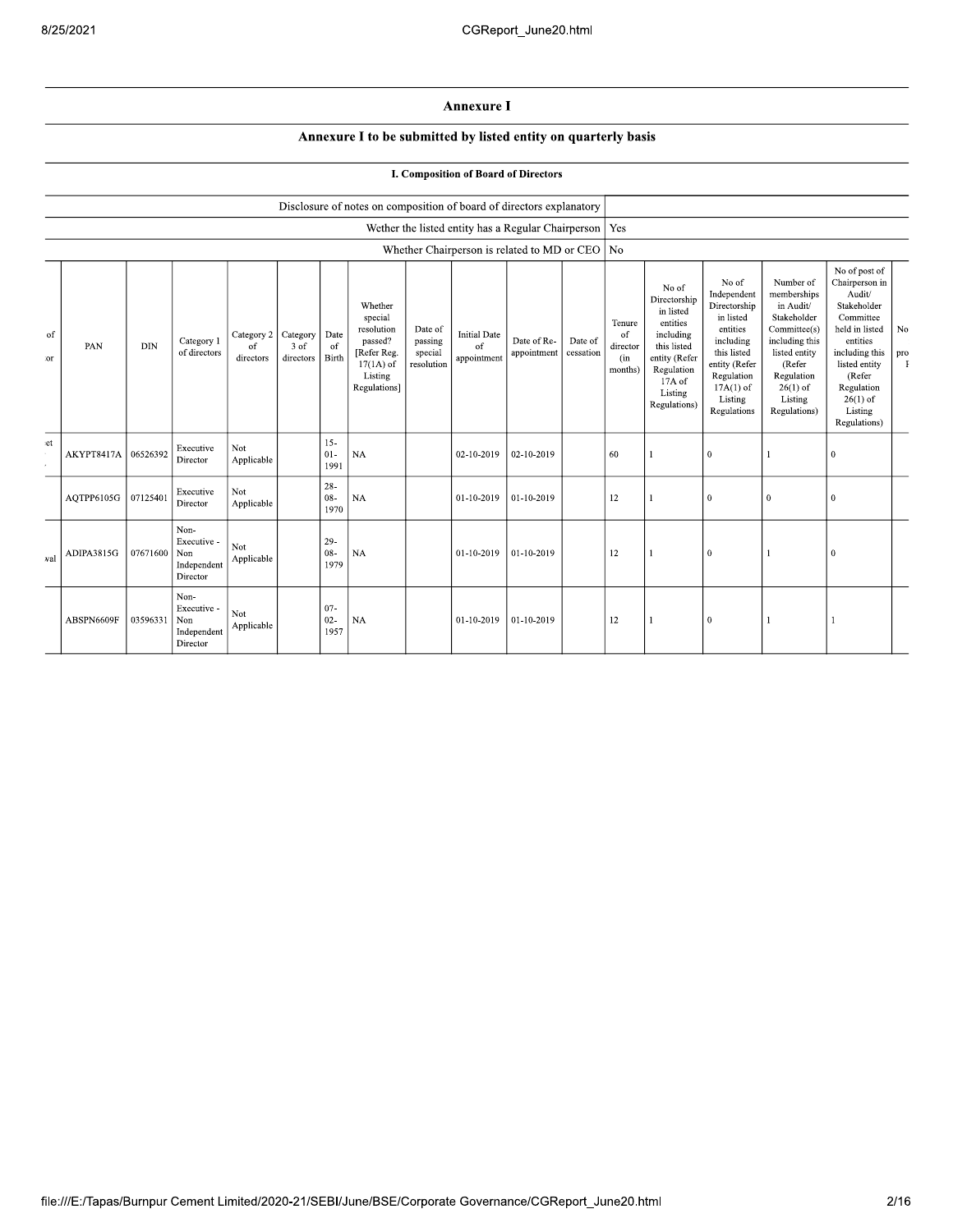## I. Composition of Board of Directors

|           |                     |                            |            |            |                                                |                            |                               |                          | Disclosure of notes on composition of board of directors explanatory                                 |                                             |                                          |                            |                      |                                            |                                                                                                                                                  |                                                                                                                                                                      |                                                                                                           |
|-----------|---------------------|----------------------------|------------|------------|------------------------------------------------|----------------------------|-------------------------------|--------------------------|------------------------------------------------------------------------------------------------------|---------------------------------------------|------------------------------------------|----------------------------|----------------------|--------------------------------------------|--------------------------------------------------------------------------------------------------------------------------------------------------|----------------------------------------------------------------------------------------------------------------------------------------------------------------------|-----------------------------------------------------------------------------------------------------------|
|           |                     |                            |            |            |                                                |                            |                               |                          | Wether the listed entity has a Regular Chairperson                                                   |                                             |                                          |                            |                      |                                            |                                                                                                                                                  |                                                                                                                                                                      |                                                                                                           |
| <b>Sr</b> | Title<br>(Mr<br>Ms) | Name of<br>the<br>Director | PAN        | <b>DIN</b> | Category 1<br>of directors                     | Category 2<br>of directors | Category<br>3 of<br>directors | Date<br>-of<br>Birth     | Whether<br>special<br>resolution<br>passed?<br>[Refer Reg.<br>$17(1A)$ of<br>Listing<br>Regulations] | Date of<br>passing<br>special<br>resolution | <b>Initial Date</b><br>of<br>appointment | Date of Re-<br>appointment | Date of<br>cessation | Tenure<br>of<br>director<br>(in<br>months) | No of<br>Directorship<br>in listed<br>entities<br>including<br>this listed<br>entity (Refer<br>Regulation<br>$17A$ of<br>Listing<br>Regulations) | No of<br>Independent<br>Directorship<br>in listed<br>entities<br>including<br>this listed<br>entity<br>(Refer<br>Regulation<br>$17A(1)$ of<br>Listing<br>Regulations | Numb<br>membe<br>in At<br>Stakeh<br>Commi<br>includi<br>listed<br>(Re<br>Regul<br>26(1)<br>List<br>Regula |
| 5         | Mr                  | Parvez<br>Hayat            | AAJPH5942D | 08202451   | Non-<br>Executive -<br>Independent<br>Director | Not<br>Applicable          |                               | $01 -$<br>$07 -$<br>1958 | NA                                                                                                   |                                             | 01-10-2019                               | $01-10-2019$               |                      | 12                                         |                                                                                                                                                  |                                                                                                                                                                      |                                                                                                           |
| 6         | Mr                  | Rajesh<br>Sharma           | AEUPS7424J | 01586332   | Non-<br>Executive -<br>Independent<br>Director | Chairperson                |                               | $14-$<br>$01 -$<br>1972  | NA                                                                                                   |                                             | 01-10-2019                               | 01-10-2019                 |                      | 12                                         | $\overline{2}$                                                                                                                                   |                                                                                                                                                                      |                                                                                                           |
| $\tau$    | Mrs                 | Poonam<br>Srivastava       | ACOPS3664E | 08576000   | Non-<br>Executive -<br>Independent<br>Director | Not<br>Applicable          |                               | $26 -$<br>$04-$<br>1950  | <b>NA</b>                                                                                            |                                             | 01-10-2019                               | $01-10-2019$               |                      | 12                                         |                                                                                                                                                  |                                                                                                                                                                      | $\Omega$                                                                                                  |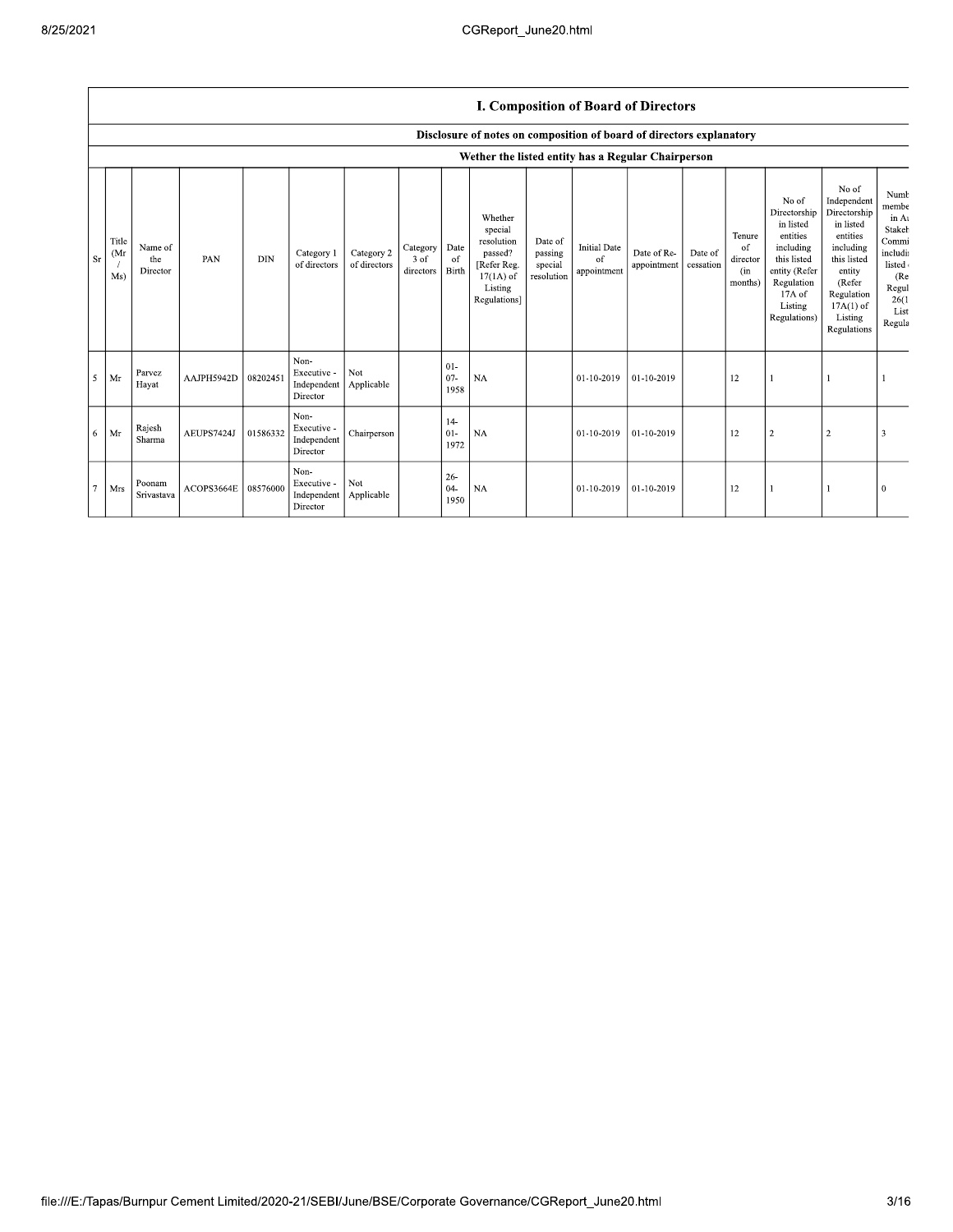|                |               | <b>Audit Committee Details</b> |                                                       |                            |                        |                      |         |
|----------------|---------------|--------------------------------|-------------------------------------------------------|----------------------------|------------------------|----------------------|---------|
|                |               |                                | Whether the Audit Committee has a Regular Chairperson |                            | Yes                    |                      |         |
| <b>Sr</b>      | DIN<br>Number | Name of Committee<br>members   | Category 1 of directors                               | Category 2 of<br>directors | Date of<br>Appointment | Date of<br>Cessation | Remarks |
|                | 01586332      | Rajesh Sharma                  | Non-Executive - Independent<br>Director               | Chairperson                | 09-11-2019             |                      |         |
| $\overline{2}$ | 08202451      | Parvez Hayat                   | Non-Executive - Independent<br>Director               | Member                     | $09-11-2019$           |                      |         |
| 3              | 07671600      | Ritesh Aggarwal                | Non-Executive - Non<br><b>Independent Director</b>    | Member                     | $09-11-2019$           |                      |         |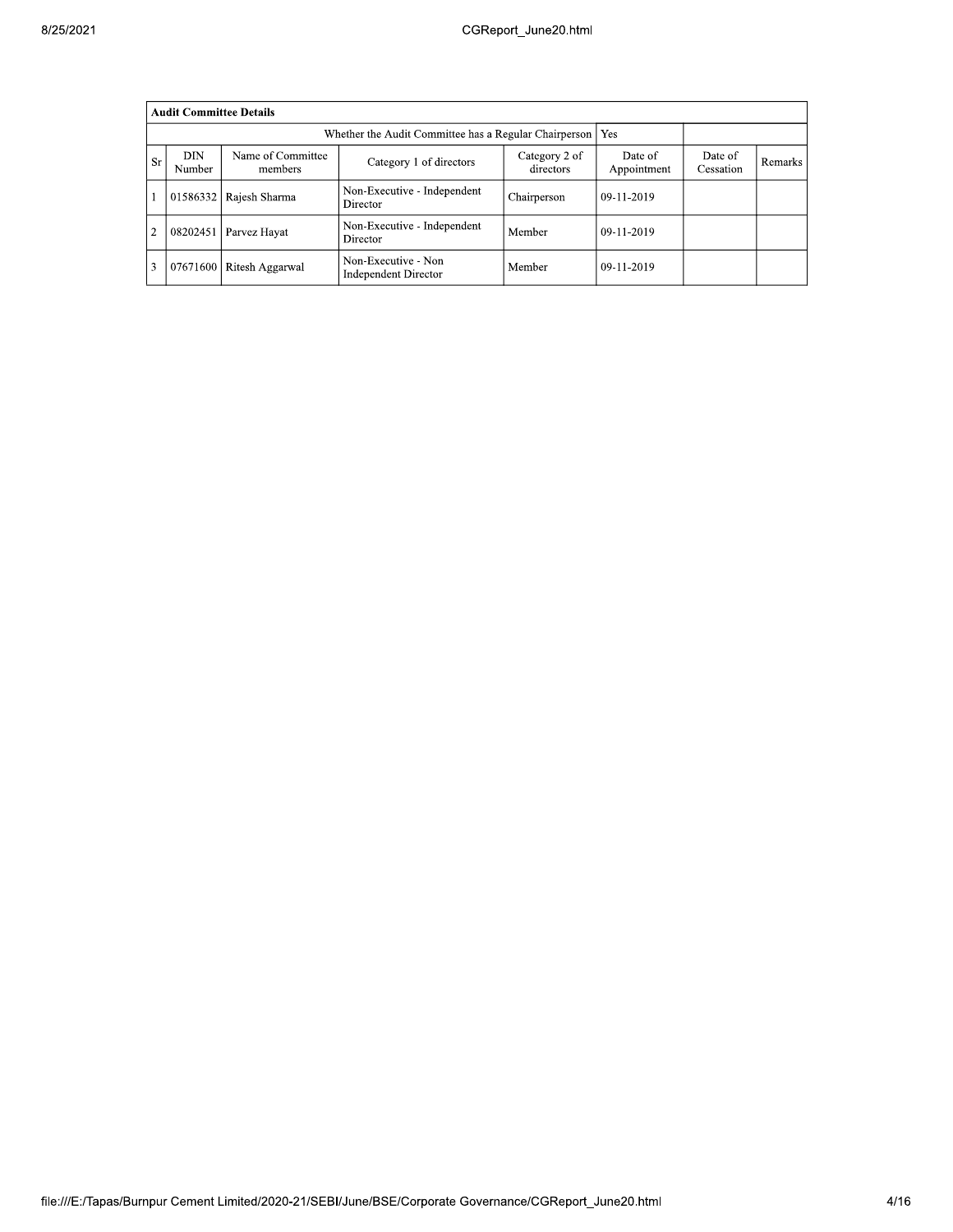|                |               | Nomination and remuneration committee                                             |                                                    |             |              |  |  |
|----------------|---------------|-----------------------------------------------------------------------------------|----------------------------------------------------|-------------|--------------|--|--|
|                |               | Whether the Nomination and remuneration committee has a Regular Chairperson   Yes |                                                    |             |              |  |  |
| <b>Sr</b>      | DIN<br>Number | Date of<br>Appointment                                                            | Date of<br>Cessation                               | Remarks     |              |  |  |
|                | 08202451      | Parvez Hayat                                                                      | Non-Executive - Independent<br>Director            | Chairperson | $09-11-2019$ |  |  |
| $\overline{2}$ | 01586332      | Rajesh Sharma                                                                     | Non-Executive - Independent<br>Director            | Member      | 09-11-2019   |  |  |
|                | 03596331      | Ram Narain                                                                        | Non-Executive - Non<br><b>Independent Director</b> | Member      | 09-11-2019   |  |  |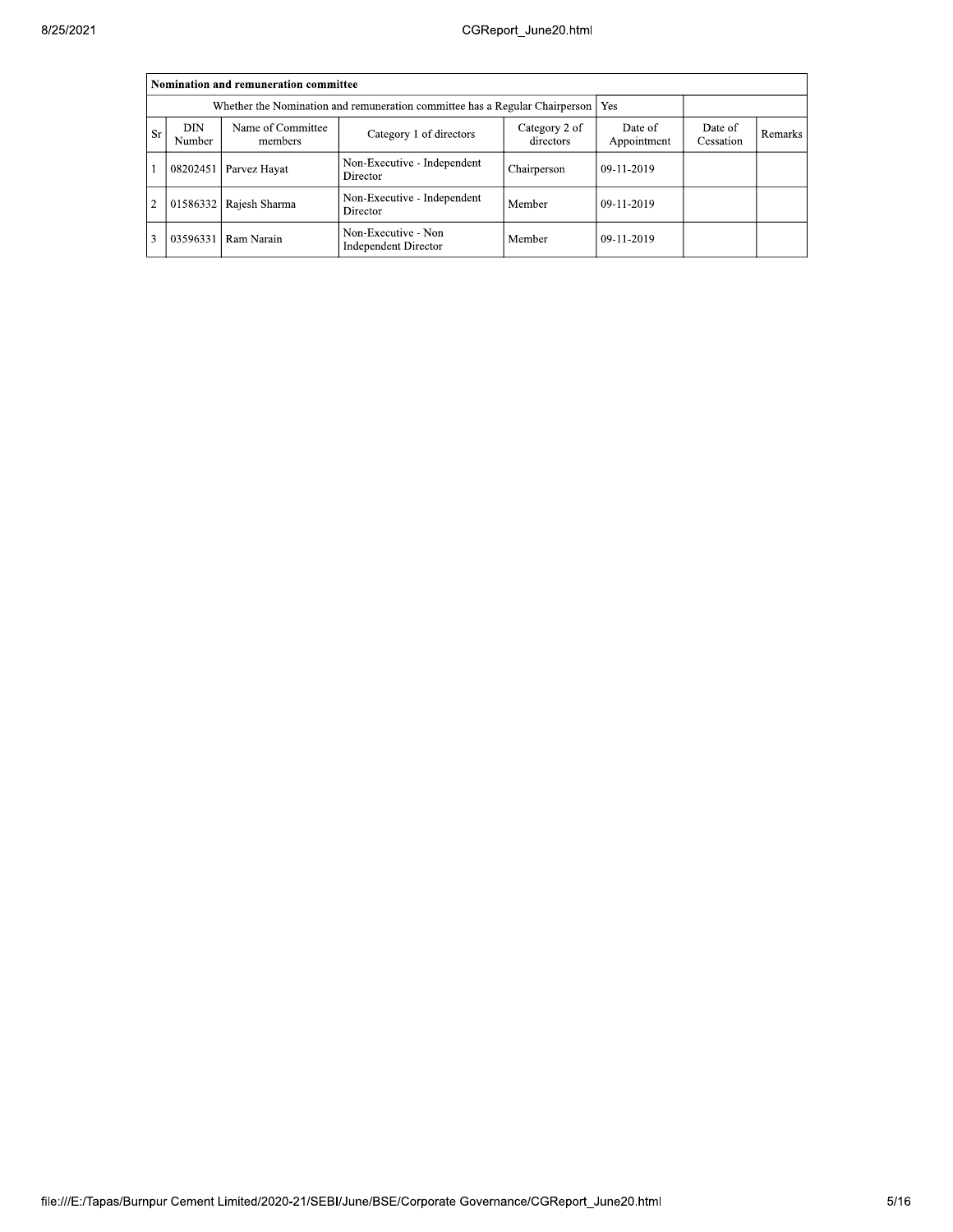| 8/25/2021 |                                                            |                                                                                  |                                            | CGReport June20.html                        |                            |                        |                      |         |
|-----------|------------------------------------------------------------|----------------------------------------------------------------------------------|--------------------------------------------|---------------------------------------------|----------------------------|------------------------|----------------------|---------|
|           |                                                            |                                                                                  | <b>Stakeholders Relationship Committee</b> |                                             |                            |                        |                      |         |
|           |                                                            | Whether the Stakeholders Relationship Committee has a Regular Chairperson<br>Yes |                                            |                                             |                            |                        |                      |         |
|           | Name of Committee<br>DIN<br><b>Sr</b><br>Number<br>members |                                                                                  |                                            | Category 1 of directors                     | Category 2 of<br>directors | Date of<br>Appointment | Date of<br>Cessation | Remarks |
|           |                                                            | 03596331                                                                         | Ram Narain                                 | Non-Executive - Non<br>Independent Director | Chairperson                | 09-11-2019             |                      |         |
|           | $\overline{2}$                                             |                                                                                  | 01586332 Rajesh Sharma                     | Non-Executive - Independent<br>Director     | Member                     | 09-11-2019             |                      |         |
|           | 3                                                          | 06526392                                                                         | Indrajeet Kumar<br>Tiwary                  | <b>Executive Director</b>                   | Member                     | 09-11-2019             |                      |         |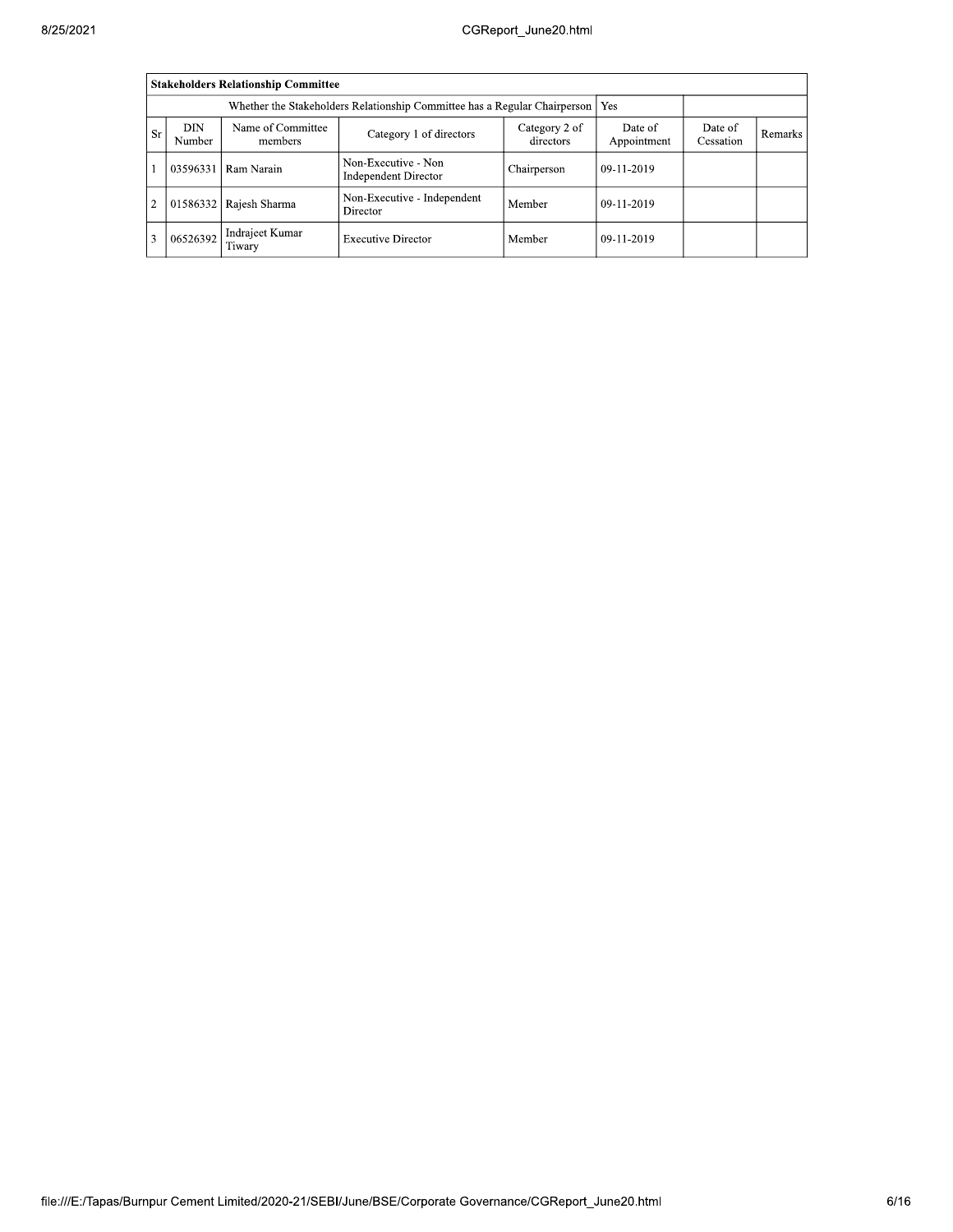|           | <b>Risk Management Committee</b> |                                                                 |                            |                            |                        |                      |           |  |  |  |  |  |
|-----------|----------------------------------|-----------------------------------------------------------------|----------------------------|----------------------------|------------------------|----------------------|-----------|--|--|--|--|--|
|           |                                  | Whether the Risk Management Committee has a Regular Chairperson |                            |                            |                        |                      |           |  |  |  |  |  |
| <b>Sr</b> | DIN<br>Number                    | Name of Committee<br>members                                    | Category 1 of<br>directors | Category 2 of<br>directors | Date of<br>Appointment | Date of<br>Cessation | Remarks I |  |  |  |  |  |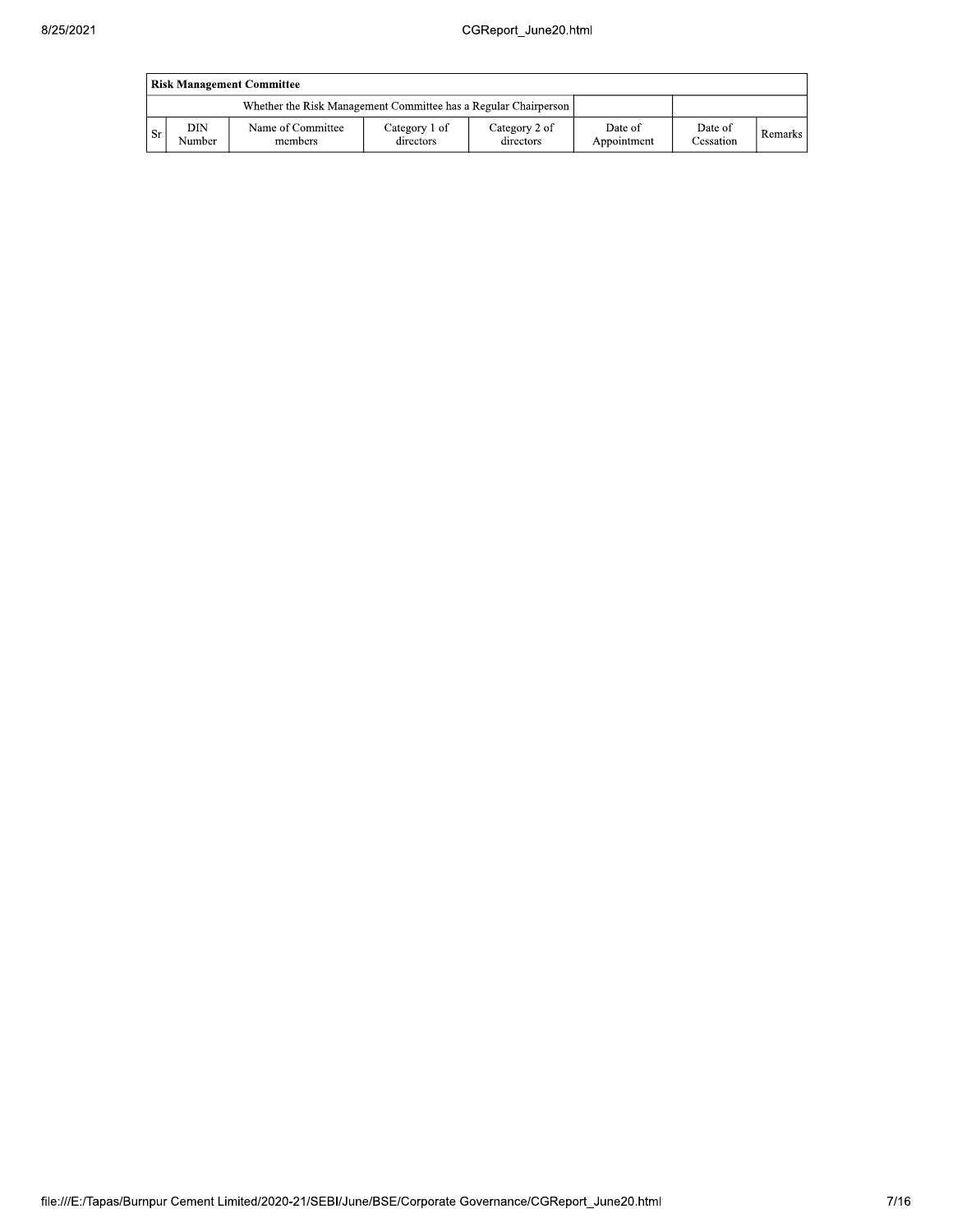| Corporate Social Responsibility Committee |               |                                                                                      |                            |                            |                        |                      |           |  |  |  |  |
|-------------------------------------------|---------------|--------------------------------------------------------------------------------------|----------------------------|----------------------------|------------------------|----------------------|-----------|--|--|--|--|
|                                           |               | Whether the Corporate Social Responsibility Committee has a Regular Chairperson   No |                            |                            |                        |                      |           |  |  |  |  |
| -Sr                                       | DIN<br>Number | Name of Committee<br>members                                                         | Category 1 of<br>directors | Category 2 of<br>directors | Date of<br>Appointment | Date of<br>Cessation | Remarks I |  |  |  |  |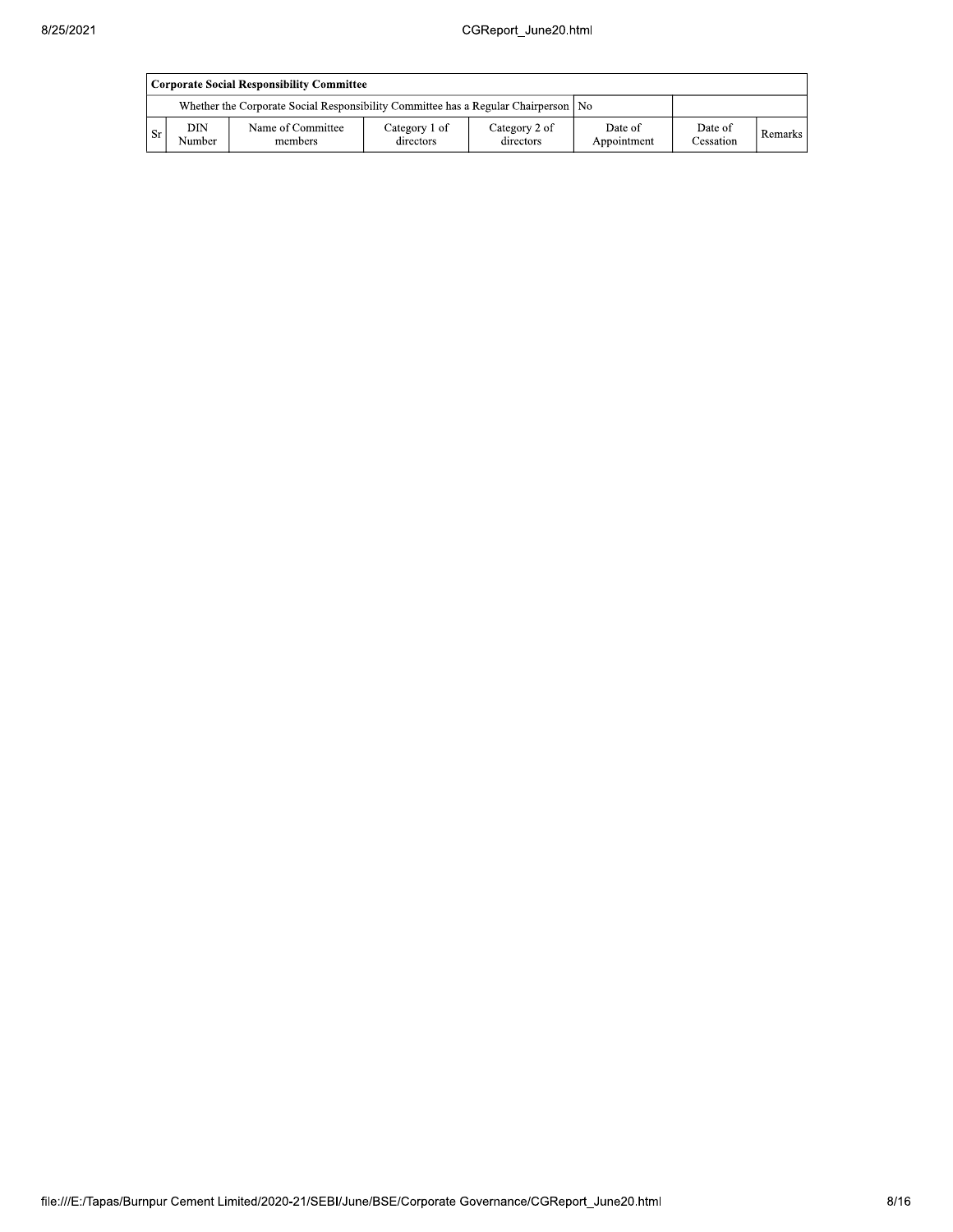| Other Committee |                                                                                                                                     |  |  |  |  |  |  |  |  |
|-----------------|-------------------------------------------------------------------------------------------------------------------------------------|--|--|--|--|--|--|--|--|
|                 | Sr   DIN Number   Name of Committee members   Name of other committee   Category 1 of directors   Category 2 of directors   Remarks |  |  |  |  |  |  |  |  |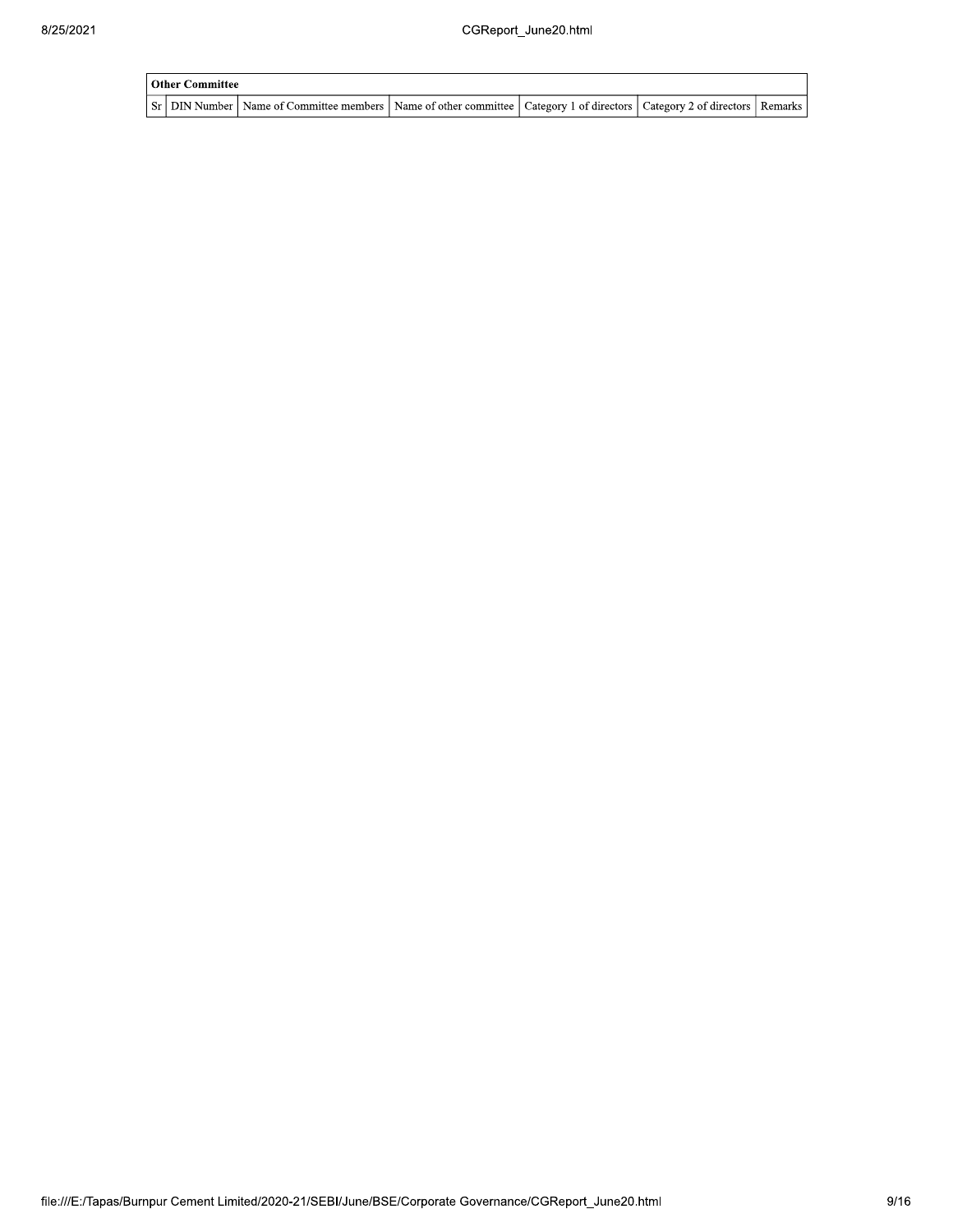|                | <b>Annexure 1</b>                                             |                                                               |                                                                   |                                       |                                                     |                                           |                                                           |  |  |  |  |
|----------------|---------------------------------------------------------------|---------------------------------------------------------------|-------------------------------------------------------------------|---------------------------------------|-----------------------------------------------------|-------------------------------------------|-----------------------------------------------------------|--|--|--|--|
|                | <b>Annexure 1</b>                                             |                                                               |                                                                   |                                       |                                                     |                                           |                                                           |  |  |  |  |
|                | <b>III. Meeting of Board of Directors</b>                     |                                                               |                                                                   |                                       |                                                     |                                           |                                                           |  |  |  |  |
|                | Disclosure of notes on meeting of board of                    | directors explanatory                                         |                                                                   |                                       |                                                     |                                           |                                                           |  |  |  |  |
| <b>Sr</b>      | $Date(s)$ of meeting<br>$(if any)$ in the<br>previous quarter | $Date(s)$ of<br>meeting (if any)<br>in the current<br>quarter | Maximum gap between<br>any two consecutive (in<br>number of days) | Notes for<br>not<br>providing<br>Date | Whether<br>requirement of<br>Ouorum met<br>(Yes/No) | Number of<br><b>Directors</b><br>present* | No. of Independent<br>Directors attending<br>the meeting* |  |  |  |  |
|                | 13-02-2020                                                    |                                                               |                                                                   |                                       | Yes                                                 |                                           | 3                                                         |  |  |  |  |
| $\overline{2}$ |                                                               | 24-06-2020                                                    | 131                                                               |                                       | Yes                                                 |                                           |                                                           |  |  |  |  |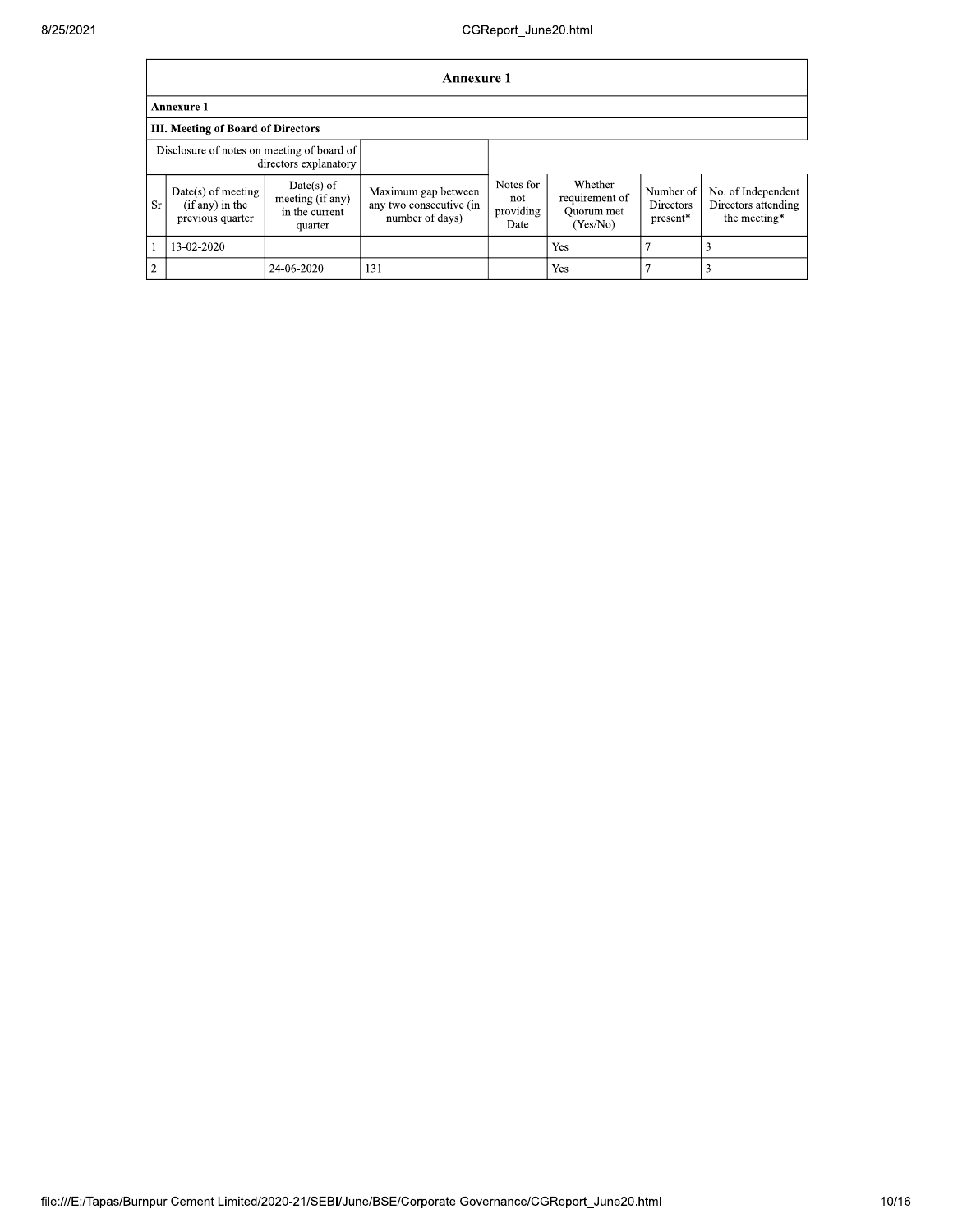|                | <b>Annexure 1</b>                                |                                                                                                          |                                                                      |                               |                                       |                                                        |                                                   |                                                                                |  |  |
|----------------|--------------------------------------------------|----------------------------------------------------------------------------------------------------------|----------------------------------------------------------------------|-------------------------------|---------------------------------------|--------------------------------------------------------|---------------------------------------------------|--------------------------------------------------------------------------------|--|--|
|                | <b>IV. Meeting of Committees</b>                 |                                                                                                          |                                                                      |                               |                                       |                                                        |                                                   |                                                                                |  |  |
|                |                                                  |                                                                                                          | Disclosure of notes on meeting of committees explanatory             |                               |                                       |                                                        |                                                   |                                                                                |  |  |
| Sr             | Name of<br>Committee                             | Date(s) of meeting (Enter<br>dates of Previous quarter and<br>Current quarter in<br>chronological order) | Maximum gap<br>between any two<br>consecutive (in<br>number of days) | Name of<br>other<br>committee | Reson for<br>not<br>providing<br>date | Whether<br>requirement<br>of Quorum<br>met<br>(Yes/No) | Number<br>of<br>Directors<br>$\, {\rm present}^*$ | No. of<br>Independent<br><b>Directors</b><br>attending the<br>$\rm{meeting^*}$ |  |  |
| $\mathbf{1}$   | Audit<br>Committee                               | 13-02-2020                                                                                               |                                                                      |                               |                                       | Yes                                                    | 3                                                 | $\overline{c}$                                                                 |  |  |
| $\overline{c}$ | Audit<br>Committee                               | 24-06-2020                                                                                               | 131                                                                  |                               |                                       | Yes                                                    | 3                                                 | $\overline{2}$                                                                 |  |  |
| 3              | Stakeholders<br>Relationship<br>Committee        | 13-02-2020                                                                                               |                                                                      |                               |                                       | Yes                                                    | 3                                                 | 1                                                                              |  |  |
| 4              | <b>Stakeholders</b><br>Relationship<br>Committee | 24-06-2020                                                                                               | 131                                                                  |                               |                                       | Yes                                                    | 3                                                 | 1                                                                              |  |  |
| 5              | Nomination<br>and<br>remuneration<br>committee   | 13-02-2020                                                                                               |                                                                      |                               |                                       | Yes                                                    | 3                                                 | $\overline{2}$                                                                 |  |  |
| 6              | Nomination<br>and<br>remuneration<br>committee   | 24-06-2020                                                                                               | 131                                                                  |                               |                                       | Yes                                                    | 3                                                 | $\overline{2}$                                                                 |  |  |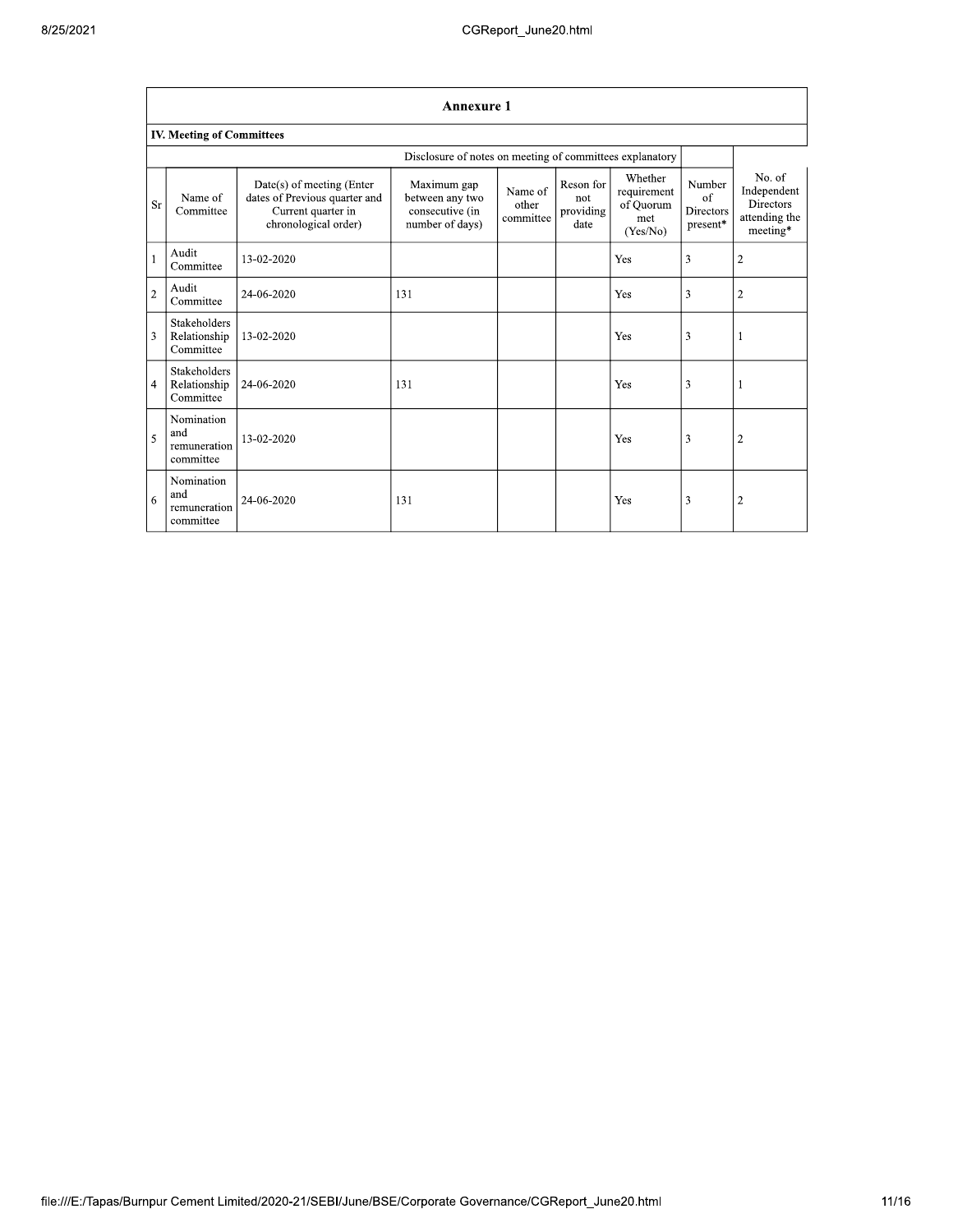|                               | Annexure 1                                                                                                |                                  |                                                                    |  |  |  |
|-------------------------------|-----------------------------------------------------------------------------------------------------------|----------------------------------|--------------------------------------------------------------------|--|--|--|
| V. Related Party Transactions |                                                                                                           |                                  |                                                                    |  |  |  |
| Sr                            | Subject                                                                                                   | Compliance status<br>(Yes/No/NA) | If status is "No" details of non-<br>compliance may be given here. |  |  |  |
|                               | Whether prior approval of audit committee obtained                                                        | NA                               |                                                                    |  |  |  |
| 2                             | Whether shareholder approval obtained for material RPT                                                    | NA                               |                                                                    |  |  |  |
| 3                             | Whether details of RPT entered into pursuant to omnibus approval<br>have been reviewed by Audit Committee | <b>NA</b>                        |                                                                    |  |  |  |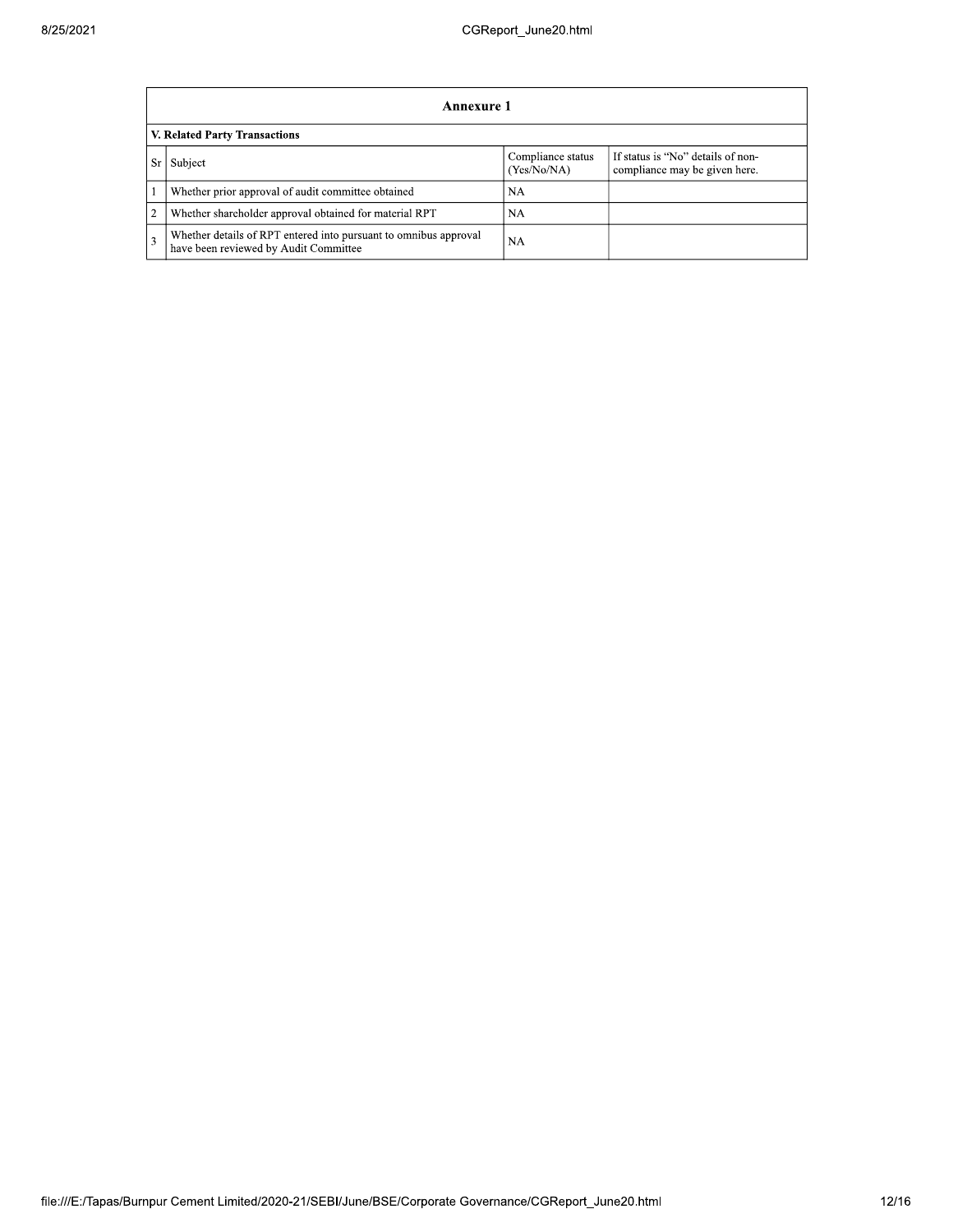|                         | <b>Annexure 1</b>                                                                                                                                                                                               |                               |  |  |  |  |
|-------------------------|-----------------------------------------------------------------------------------------------------------------------------------------------------------------------------------------------------------------|-------------------------------|--|--|--|--|
| <b>VI. Affirmations</b> |                                                                                                                                                                                                                 |                               |  |  |  |  |
| Sr                      | Subject                                                                                                                                                                                                         | Compliance<br>status (Yes/No) |  |  |  |  |
|                         | The composition of Board of Directors is in terms of SEBI (Listing obligations and disclosure requirements)<br>Regulations, 2015                                                                                | Yes                           |  |  |  |  |
| $\overline{2}$          | The composition of the following committees is in terms of SEBI(Listing obligations and disclosure requirements)<br>Regulations, 2015 a. Audit Committee                                                        | Yes                           |  |  |  |  |
| 3                       | The composition of the following committees is in terms of SEBI(Listing obligations and disclosure requirements)<br>Regulations, 2015. b. Nomination & remuneration committee                                   | Yes                           |  |  |  |  |
| $\overline{4}$          | The composition of the following committees is in terms of SEBI(Listing obligations and disclosure requirements)<br>Regulations, 2015. c. Stakeholders relationship committee                                   | Yes                           |  |  |  |  |
| 5                       | The composition of the following committees is in terms of SEBI(Listing obligations and disclosure requirements)<br>Regulations, 2015. d. Risk management committee (applicable to the top 500 listed entities) | <b>NA</b>                     |  |  |  |  |
| 6                       | The committee members have been made aware of their powers, role and responsibilities as specified in SEBI<br>(Listing obligations and disclosure requirements) Regulations, 2015.                              | Yes                           |  |  |  |  |
| $\overline{7}$          | The meetings of the board of directors and the above committees have been conducted in the manner as specified in<br>SEBI (Listing obligations and disclosure requirements) Regulations, 2015.                  | Yes                           |  |  |  |  |
| 8                       | This report and/or the report submitted in the previous quarter has been placed before Board of Directors.                                                                                                      | Yes                           |  |  |  |  |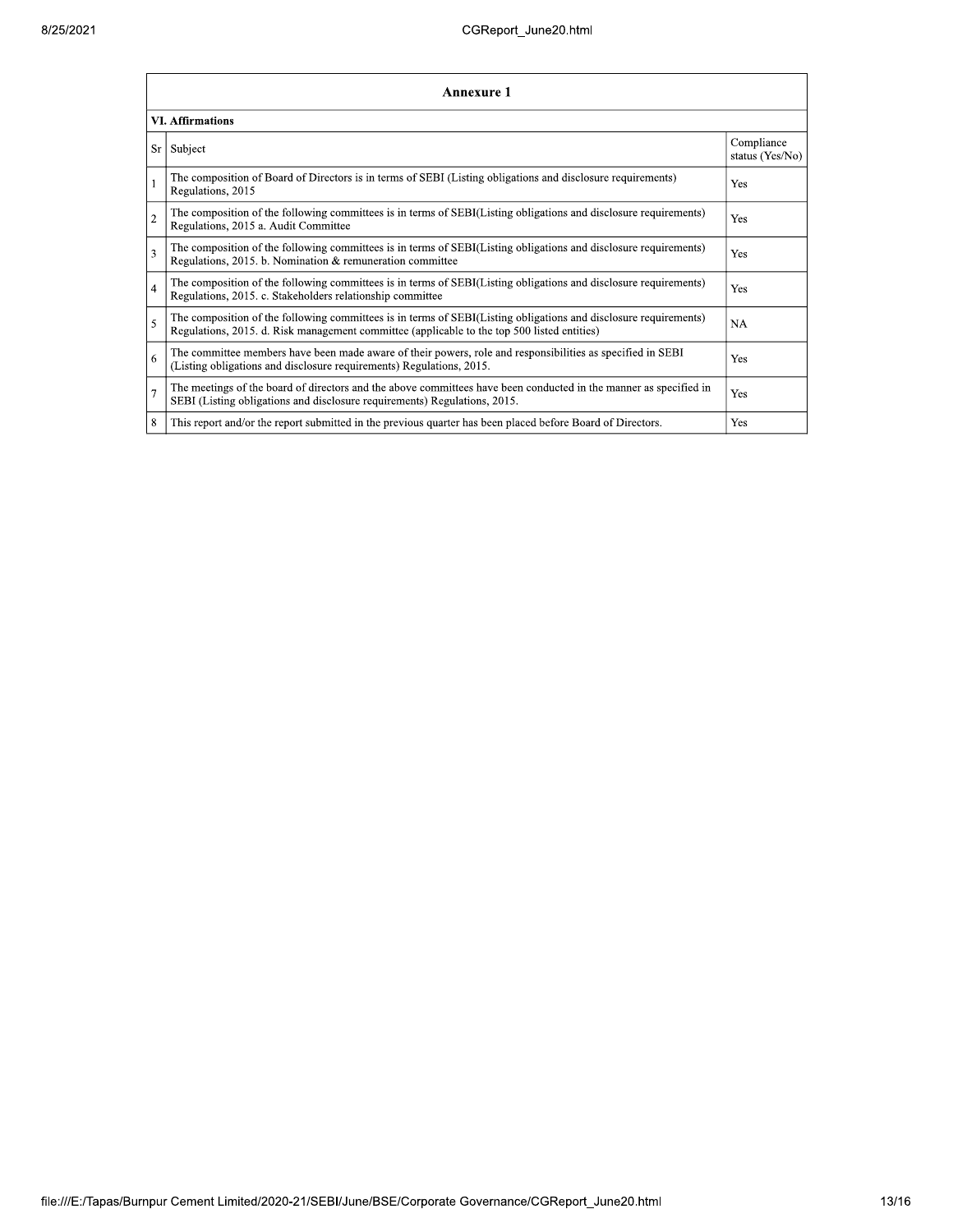| Annexure 1 |                   |                                          |  |  |
|------------|-------------------|------------------------------------------|--|--|
| . Sr       | Subject           | Compliance status                        |  |  |
|            | Name of signatory | Tapas Tirtha                             |  |  |
|            | Designation       | Company Secretary and Compliance Officer |  |  |